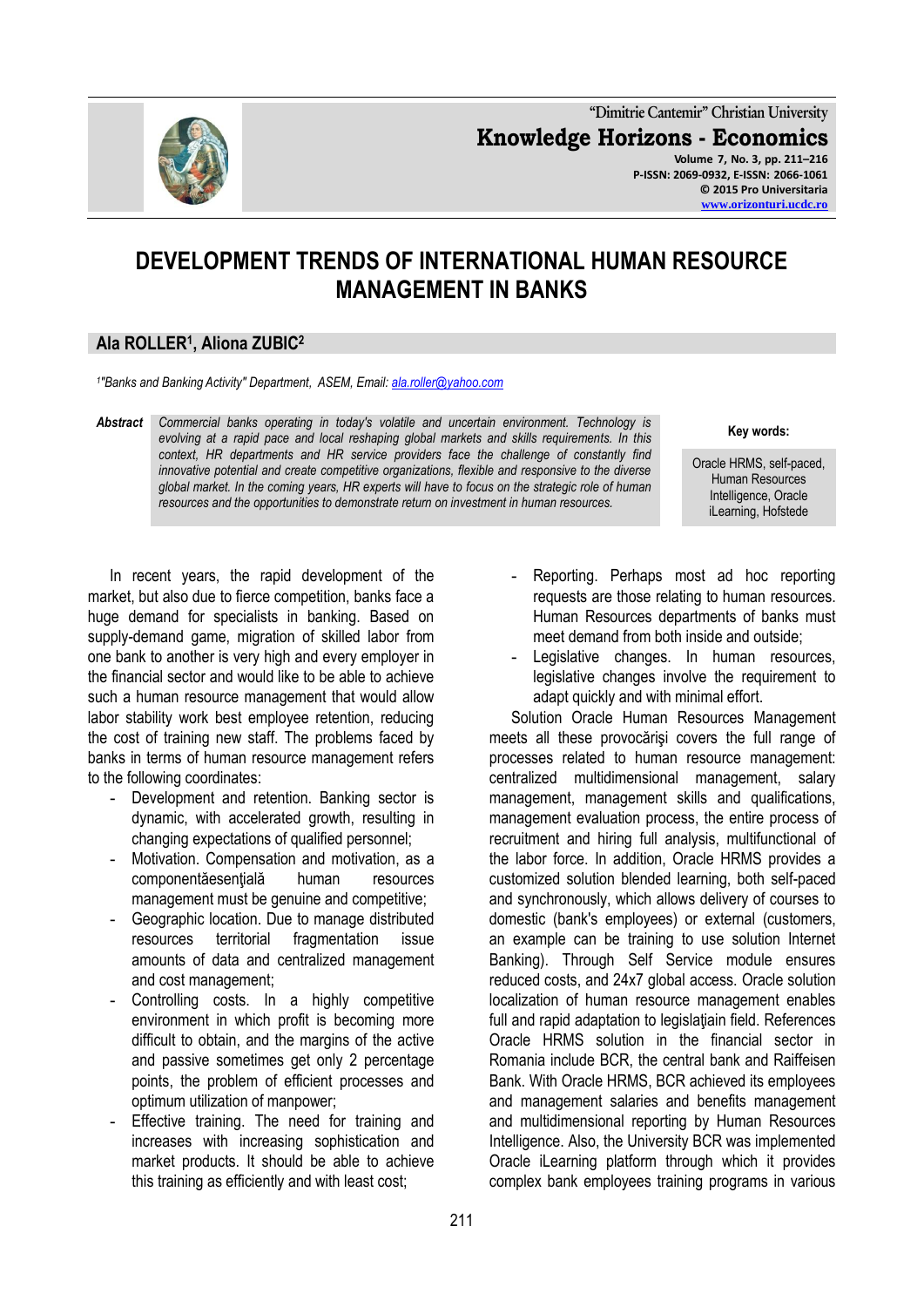fields. Moreover, through e-Learning solution, could achieve much of the required training new centralized banking system implemented in the bank's network.

All e-Learning solution is implemented at Raiffeisen. With this solution, Raiffeisen was able to solve the problems caused by the need to train in a very short time a large number of employees and to be fully informed and strengthened on the level of training of bank staff.

Within National Bank of Romania, Oracle has implemented an integrated human resources management for all employees for the following activities: activity Payroll, Personnel, Recruitment. The solution provides: information security at the branch, control activities at central level in the boiler bank data consolidation, reporting Analyze the implementation of activities, resulting in a system easy to maintain and update.

Through these projects Oracle through again confirm that the banking sector in Romania is a strategic direction. If the world 17 of the top 20 banks utilizeazăaplicatii Oracle in Romania 9 of the top 10 banks working with Oracle. Their mission in the financial sector in Romania is to make the company's solutions a continuous source of competitive advantage for our customers. Thus, it is desired to help increase customer profit through process optimization ie banks and high Return of Investment in projects implemented with Oracle.

Beyond competitive advantage, profit and economic benefits reliable long-term partnership with a strong company, dynamic, determined to play an important role in Romania is perhaps the most important gain for banks in relation to Oracle. New trends in human resources related to major changes that have occurred in recent decades in all areas of social life. Greatest impact on human resource structure had technique. As technology increasingly comprised more than everyday life, dynamic professions changed, affecting all areas.

Forecasts predict that early XXI century over 50% of human resources will be engaged in computer science.

Along with these developments in occupational structure will be a series of major changes in the sphere of attitudes and skills of workers as a result of transformation operators processors. Appears to share skills astfeltendinta displacement from the sensory and motor to intellectual skills.

Moreover, it is considered that the future will increase the percentage of those who will work in research, but the modalities of direct involvement will be very different. Thus, in Japan, a company with 30,000 deangajaţi have actually inventive 30,000 employees, while a European company, the proportion is about 2000 employees creative, involved in research and training to 28,000 employees.

The main changes in the human resources field are reflected in the following table:

| <b>Features</b>                                   | <b>Present</b>                                                                         | <b>Perspective</b>                                                                                            |  |
|---------------------------------------------------|----------------------------------------------------------------------------------------|---------------------------------------------------------------------------------------------------------------|--|
| <b>Role</b><br><b>Nature tasks</b>                | Strict implementation<br>Rigid, fixed by rules and<br>regulations                      | Execution and decision<br>Opportunity to participate in determining how<br>to achieve pregnancy and decisions |  |
| <b>Qualities</b><br><b>Trening</b><br>development | According profession-psycho<br>strict specialization<br>According to a schedule set by | According profession-psycho, professional<br>competence, greater individual responsibility<br>polyvalence     |  |
|                                                   | the organization                                                                       | training and continuous self-improvement                                                                      |  |

*Table 1.* Changes in the human resources

**Source**: EMILIAN R., G. Tigu, STATE O., TULCEA C. "Human Resource Management". Available: <www.ase.ro/bibliotecadigitală/cursuri in digital>.

As can be seen from the table above, the trends are related to increasing the quality of training people for their involvement in decisions and increase their

professional competence. Mutations in the exercise of management functions are shown in the following table: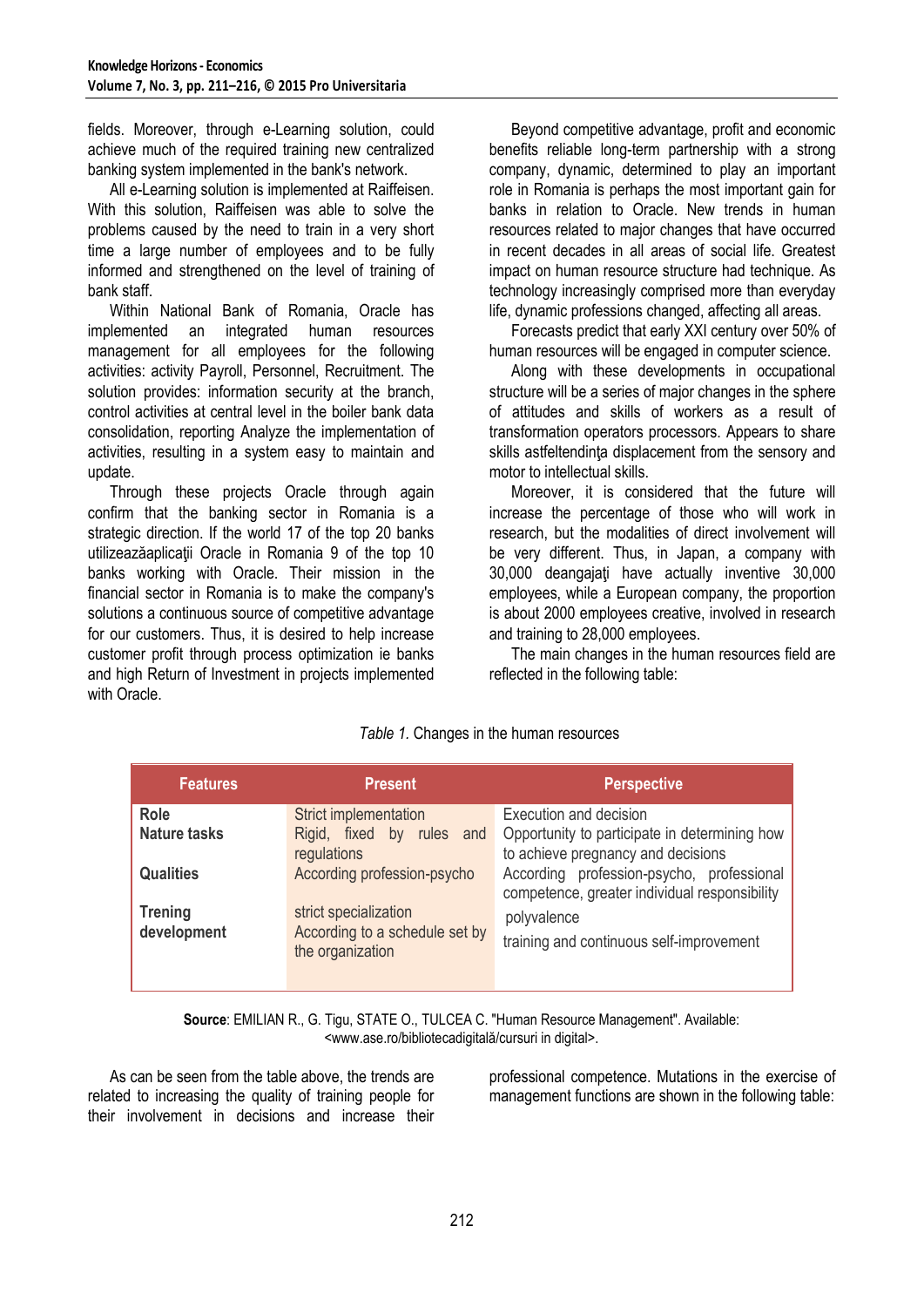| function<br>name | content mutations                                                                                                                                                                                                                                                                                                                                                                                                                                                                                                                                                                                                                                                                                                                                                                                                        |
|------------------|--------------------------------------------------------------------------------------------------------------------------------------------------------------------------------------------------------------------------------------------------------------------------------------------------------------------------------------------------------------------------------------------------------------------------------------------------------------------------------------------------------------------------------------------------------------------------------------------------------------------------------------------------------------------------------------------------------------------------------------------------------------------------------------------------------------------------|
| planning         | - Managers will consume more time for strategic planning and less<br>direcționareaactivitățiiangajaților<br>- Long-term planning will have a great importance for business development, environment<br>becoming more complex and dynamic<br>- Planning large companies tends to be more reliance on a series of external environmental<br>factors, along with the globalization of business<br>- Planning techniques, particularly through technology and social change, will become increasingly<br>sophisticated                                                                                                                                                                                                                                                                                                       |
| organization     | - The organizational structures tend to become more decentralized, forming semi-autonomous<br>groups. The groups will be issued formalism will be more independent and flexible in solving<br>problems.<br>- Organizational configuration will allow entrepreneurship, companies become more creative.<br>Being less rigid organizational structures can be quickly adapted to developments in relation to<br>particular firms.<br>- Items will be tailored to the characteristics of each person and Structure of the work will be an<br>internal matter to these data.<br>- The problems facing firms will become increasingly large and complex, which will be led firms<br>bodies, councils<br>- Reduction of hierarchy and authority will reduce bureaucracy and transmission of information will<br>be more rapid. |
| training         | - Managers will be less authoritarian, promote a more flexible, making group decisions<br>- Participation of employees in major decisions will be higher<br>- Motivation will be more complex and will be dominated by a high level of psychological needs<br>- Negotiations will replace authority, cooperation taking place by directing managers<br>- Foreshadowing a key role in individual career you will have the initiative and creative spirit                                                                                                                                                                                                                                                                                                                                                                  |
| <b>Control</b>   | - Decentralization of control and customization will work harder<br>- Control the behavior of employees will be reduced and will be oriented motivational aspects of<br>working conditions.<br>- Employees will be more responsible and evaluation will be done by highlighting the most<br>accurate results<br>- Individuals and groups will develop their own systems of control and performance assessment<br>- Numerous sources of information will make it more difficult or use of information communication<br>restrictions source praticle<br>- The use of electronic means of tracking and data collection will limit distortions existing<br>information.                                                                                                                                                      |

*Table 2.* Mutations in the performance of human resources management

Dominant side of the business managers of tomorrow will be the orientation towards excellence, which prezintăurmătoarele features:

- **-** To revolutionize and transform the quality of the production process in a marketing tool;
- **-** To be totally dedicated to service and fulfill responsibilities;
- **-** To be totally dedicated to satisfying customer needs, listen to customers, past users, suppliers and traders;
- **-** Striving to be unique and to develop an innovative strategy;
- **-** To over-invest in people, put on the forefront salaries, services and distribution;
- **-** To make an innovative spirit "reason of existence" for each employee;
- **-** To measure progress as a result of oricăreiperfectionări;
- **-** Making the most inventive employees champions of the company;
- **-** Investing in human resources recruitment and staffing of all posts competent;
- **-** To foster teamwork;
- **-** Get rid of the incompetent or resistant to change;
- **-** To simplify bureaucratic procedures;
- **-** Precisely the orientation of "what should be changed" and the urgency of this change;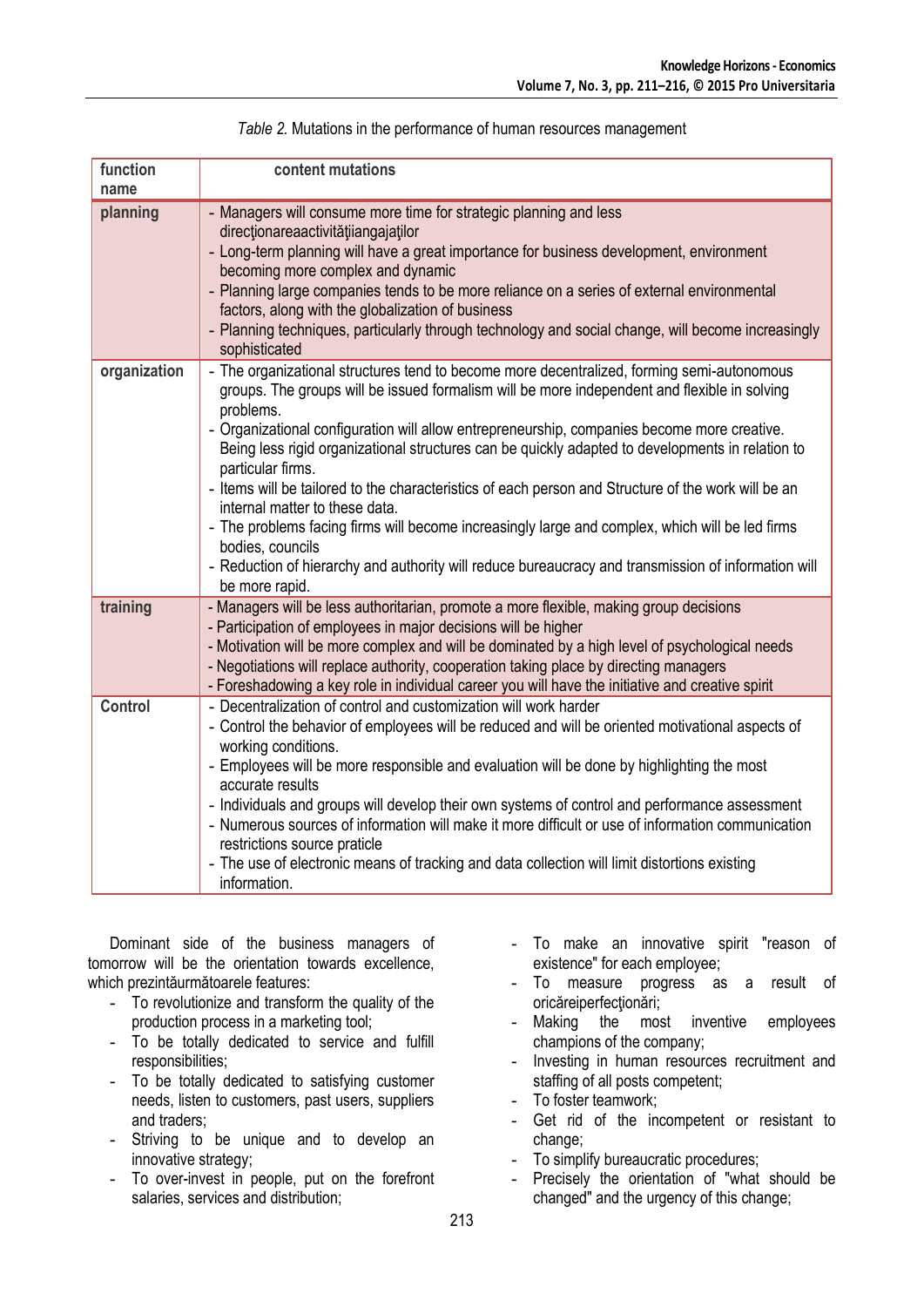- **-** Lead by example;
- **-** Business control procedures to be as simple and efficient;
- **-** To require employees to be loyal to the firm and upright in all actions undertaken for and on behalf of the organization.

It is expected that in the future to take place important changes in the economic and social policy, both domestically and internationally. Under these must establish the responsibilities of managers (purchasing, sales, research, development, production, administration).

Responsibilities of *senior managers* will not change, significant changes in the content vorapărea individual functions necessary to fulfill these responsibilities.

*Middle managers* located in the organization hierarchy between senior managers and those on the front line, have two main responsibilities. First, they provide direct assistance to front-line managers and secondly ensure receipt, conveying, processing and interpretation of information (from the top to the bottom and vice versa).

Because with the advent of computer systems performance second responsibility is diminished accordingly, the number and importance of first line managers (intermediaries) tends to decrease substantially. The most important advantage of this system is the efficiency in decision making and problem solving proximity between senior managers and staff through direct communication execution.

To train employees for good results, before managers put the following minimum requirements:

- **-** Change the mentality of employees and managers on the basic meaning of what means the market economy;
- **-** Use of management by objectives with clear goals, achievable and beneficial to the company;
- **-** Change the mentality of all employees and skills acquired in the past, in the sense awareness that the highest income can only be obtained by rezultare performance;
- **-** Higher motivation of employees through appropriate assessment of results and applying the most appropriate forms of incentive systems and performance.

So, the manager of the future must be a factor of progress, with special personality, flexible and able to adapt to the new. Dominant nature of the business managers of tomorrow is definitely oriented excellence and perfection.

At the organizational level, people are judged most valuable asset held. Considering that the total resources used by human resource organization can only be "copied" strategic importance it attaches management. One can appreciate that people are very firm. Human resource management is based on a number of considerations:

- Employees are valuable assets. Human Resources Management pornestede laconsideratia that one of the elements that differentiate an organization of human resource competition is available.

- Strategy and culture are important. At the level of an organization's overall strategy has an important chapter on human resources. The effectiveness of the implemented ostrategie is influenced by how the human resource compliant. The effectiveness of the implemented ostrategie is influenced by how the human resources or organizational culture are influenced respond to items in place.

- Emphasis on attachment and not servility. The quality of human resources of a company depends on the policies developed and implemented by management, which promotes a progressive plan for world market in the last quarter century requires harmonization of cultures, structures and different policies.

At the beginning of human resources management in vedereacest aspect had lately, especially in S.UA began to aim at specific, from this perspective, the training of personnel (management primarily, but not only) capable facăfață successful international career.

Take place at the beginning of the decade of the ninth century, following the publication of valuable works in the field and under the influence of Japanese management or account in this regard, especially the human factor, by way of adapting to the particularities of each national culture, each country having a proprie.Tema international management culture is often addressed caobiect having different driving modes of enterprises in different countries (similarities, differences, specifics). Many authors start from the comparison especially Europe, America and Japan.

Often, analyzing the competitiveness of Japanese, it is concluded that the peculiarities of Japanese culture are the underlying industrial performance superiority of Japanese companies led by managers. There are many attempts to imitate the practices of leadership, quality circles or control the use of time. Failed but only partly due mainly trend of Japanese takeover of the operation, disregarding the particularities management practices that are the result of cultural differences.

Experts have concluded that there is no universal rule management, each company has its own conception of what ceeste legitimate or illegitimate or unthinkable thought, good or bad from its employees. The differences start that work efficiency depends on the characteristics driving the industry's competitive and cultural demediul the business operates. Hence the importance of knowing human logic in the country in which the organization operates. These differences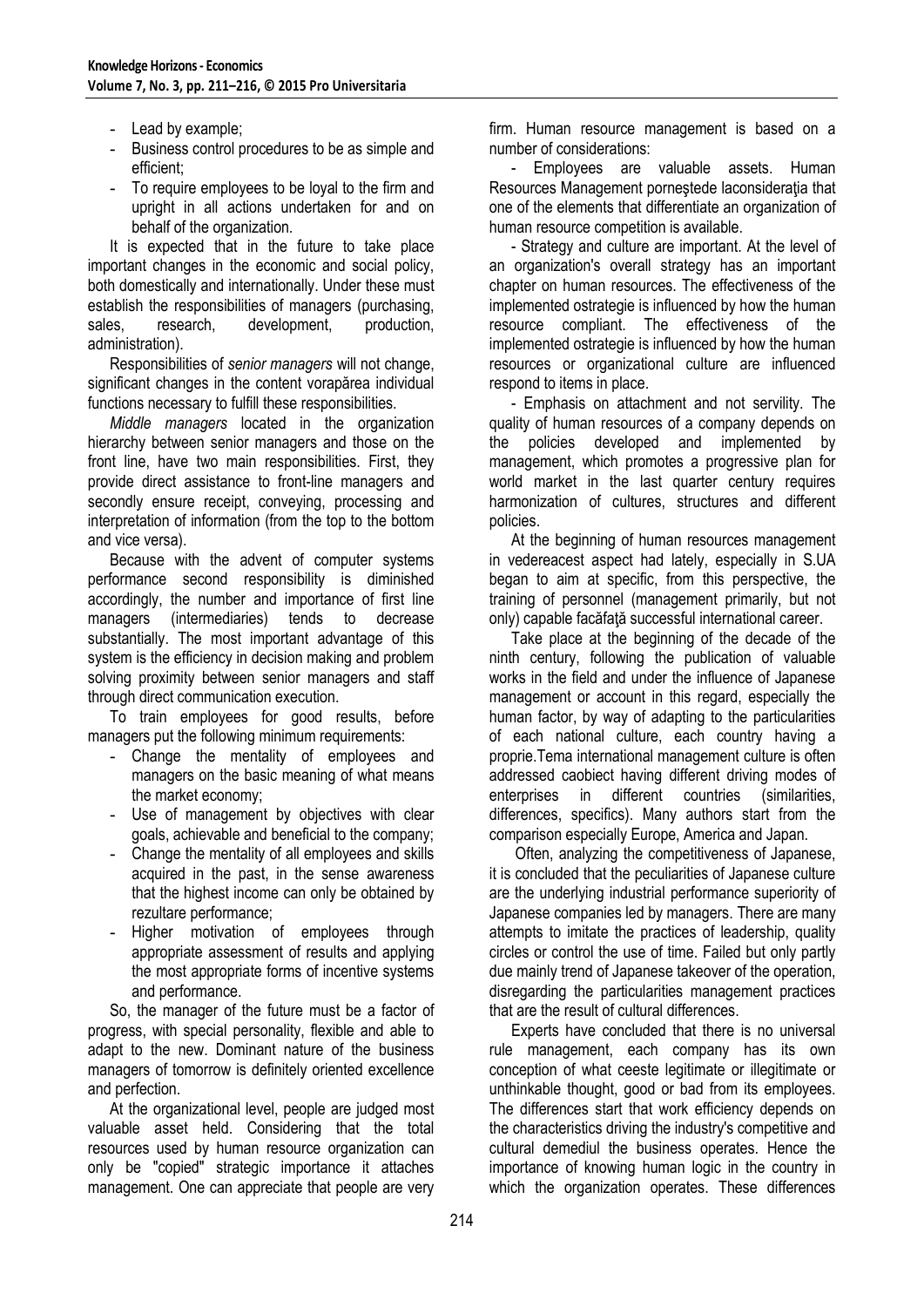from one area to another, influencing the overall management and human resource management in particular, can be represented by processing some ideas of Philippe Hermel.

| <b>Role of the State</b> | <b>USA</b>                                                                                                                                                               | <b>FRANCE</b>                                                                                                                         | <b>JAPAN</b>                                                                                                                                        |
|--------------------------|--------------------------------------------------------------------------------------------------------------------------------------------------------------------------|---------------------------------------------------------------------------------------------------------------------------------------|-----------------------------------------------------------------------------------------------------------------------------------------------------|
|                          | State intervention<br>is considered to<br>illegitimate.                                                                                                                  | The legitimacy of state<br>intervention. Active role in<br>creating marketing,<br>financing and structuring<br>businesses.            | The state is the mediator in the<br>national interest. Active role in<br>creating industrial and domestic<br>market protection.                     |
| <b>Cultural</b>          | Trust in the market. Spirit                                                                                                                                              | There are about free market.                                                                                                          | The importance of enterprise as a                                                                                                                   |
| characteristics.         | οf<br>enterprise.                                                                                                                                                        | The importance of social                                                                                                              | community.                                                                                                                                          |
| ideology                 | individualism                                                                                                                                                            | welfare state. No risk.                                                                                                               |                                                                                                                                                     |
| The labor market         | Very little stiff<br>- Weak unions,<br>regulations destroyed.<br>Remuneration and<br>promotion of merit.<br>Recruitment and<br>remuneration of the law<br>of the market. | Labor market rigidity.<br>Remuneration and<br>promotion<br>based on seniority.<br>Recruitment in two stages:<br>elite and non-elite.  | Internal labor market rigidity (offset<br>by the developments in enterprise<br>employees career). Remuneration<br>and promotion based on seniority. |
| formation                | The diversity of systems<br>and modes according to<br>employees                                                                                                          | Elitist and merit-based<br>system, the company offers<br>focus on the school system<br>in the selection and training<br>of employees. | School and university training on<br>two separate levels:<br>elite and non-elite.<br>The role of the school enterprise<br>and not in training.      |

*Table 3.* Regional differences that influence driving practices

*Source:* HERMEL, P. Management european et internaţional. Bucharest: Editura Economica, 1993.p. 29

If we refer to the European aspect we can deduce that meet a variety of concepts and practices of human resource management. The most important concepts are identified in Germany, Italy, Spain, Belgium, etc. human resource management systems is influenced by values, social, labor legislation.

If the state plays an important role in human resource management organizations when functions are influenced by the most important regulations in employment, remuneration, working hours, termination of employment, paid holidays, staff training.

*France* is a country where there is a law in the organization's contribution to training and employee participation in benefit. *In Italy* there are clear regulations in recruitment, dismissal, the employment and working hours. *Spain* has the law on dismissal. Belgium is a country that is involved in labor law but not systemic. *In Germany, Sweden,* the state intervenes in labor law. England state intervention is missing here, but of particular importance is the individual employment contract. *England* is the only country that has established a legal minimum on paid leave. Labor regulations quite diverse and varies from country to country.

If we refer to the degree of unionization, it is very different, and not every state is important to be members of trade unions. In Germany, Sweden degree of unionization is based on cooperation and concentration, and in Italy, France has a character based on conflict and affront. The existence of strikes is an indicator of differences. In Germany conflicts are rare, they seek long-term solutions and not precipitated in solving problems. In France the relations between employers and workers are complex, although the degree of unionization is very low, often used to bring the conflict to be sustainable consensus.

In England unions are strong, permanent climate is tense. In Sweden collective bargaining agreements allow frequent interventions in the organization of trade unions. It is clear that some rules are similar for example in France and Belgium, but if we speak about Germany here rules and procedures, roles and responsibilities differ from others. In England it is preferred flexible organization structure, decentralized, comprising few central functions. In Italy the